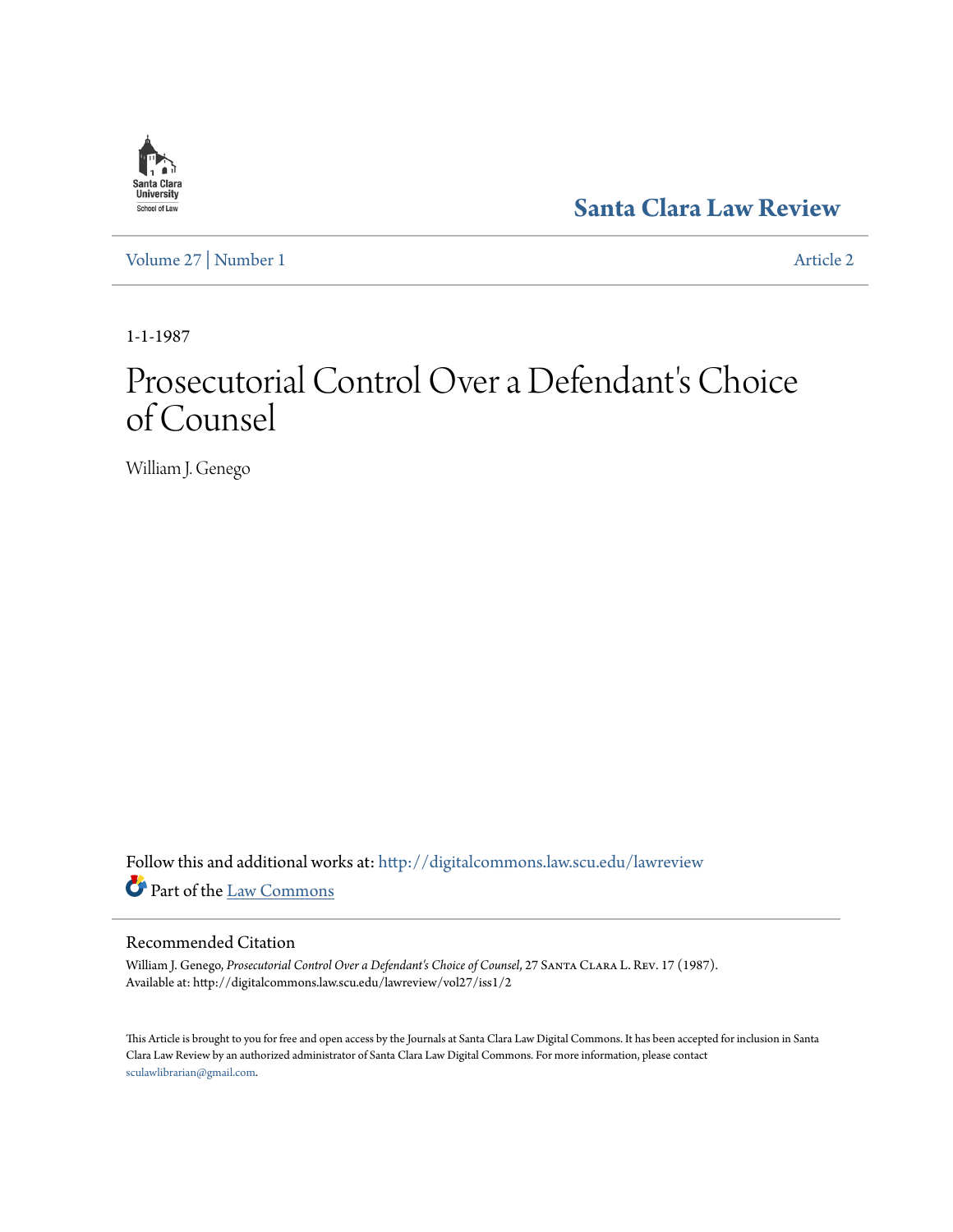## **PROSECUTORIAL CONTROL OVER A DEFENDANT'S CHOICE OF COUNSEL**

## **William J. Genego\***

#### I. **INTRODUCTION**

During the last decade, federal prosecutors have discovered a new weapon in their adversary arsenal - the ability to exercise control over a defendant's choice of counsel. This development can be understood, at least in part, as a response to a change in the criminal defense bar. Beginning in the early to mid-1970s, federal prosecutorial resources were allocated to white-collar crimes and later to drug-related offenses.<sup>1</sup> These changes in policy brought into the criminal justice system a significant population of defendants who had the economic resources to retain attorneys and compensate them generously. The compensation attracted lawyers to the practice of criminal defense and enabled attorneys representing such clients to finance comprehensive defense efforts.<sup>2</sup> In these areas, the traditional resource limitations that accompany the defense of criminal prosecutions were lifted, and defense counsel began to present vigorous challenges to the government.

For the first time, on a regular basis, prosecutors did not have a

<sup>©</sup> 1987 By William J. Genego

**<sup>\*</sup>** Clinical Professor of Law, University of Southern California Law Center; B.S., **1972,** New York University; J.D., **1975,** Yale University; LL.M., **1977,** Georgetown University Law Center.

**<sup>1.</sup>** *See* **K. MANN, DEFENDING WHITE-COLLAR CRIME:** A PORTRAIT **OF ATTORNEYS AT WORK** 19 (1985) [hereinafter **MANN].** In 1979 the Justice Department established the Economic Crime Enforcement (ECE) Program "to attack nationwide the problem of whitecollar crime." **U.S. DEPT.** OF **JUSTICE, AN IMPLEMENTATION STUDY OF THE DEPARTMENT OF JUSTICE ECONOMIC CRIME ENFORCEMENT PROGRAM** (December 1980). The ECE Program concentrated manpower in selected offices of the U.S. Attorneys to enhance the Department's capability to combat white-collar crime. Each unit consists of three full-time Assistant Attorneys General of the Justice Department's Criminal Division. As reported to Congress, the top priorities of the division were white-collar crime, political corruption, organized crime and drug trafficking. *Oversight Hearing Before the Subcomm. on Crim. Justice of the House Committee of the Judiciary,* 96th Cong., 2d sess. 2 (1980) (statement of Philip B. Heymann, Dept. of Justice).

<sup>2.</sup> In 1977, Paul Connolly, the head of the American Bar Association's section on litigation, remarked that white-collar criminal defense was the fastest growing legal specialty. See **MANN,** *supra* note 1, at 21.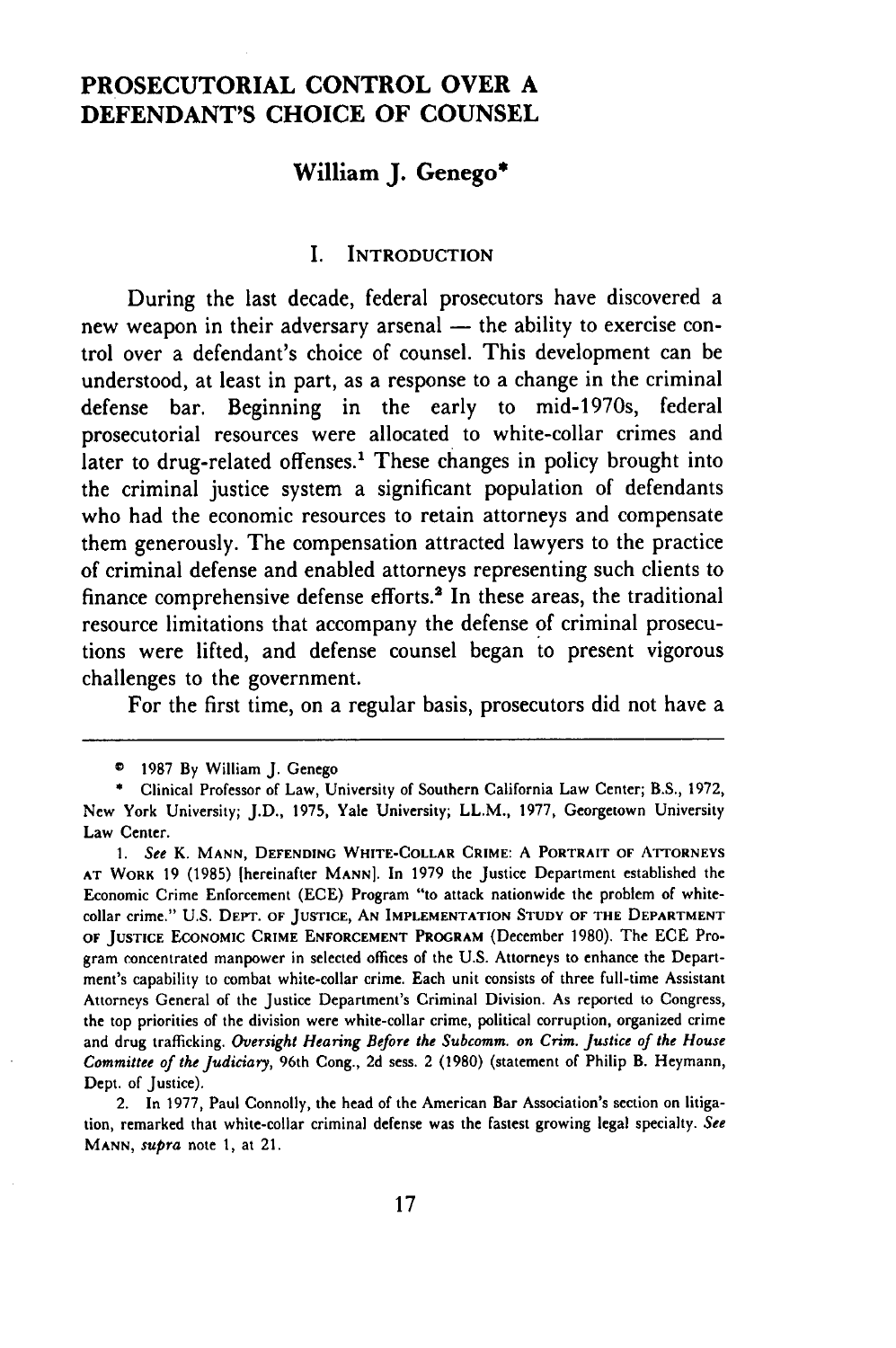significant resource advantage over their opponents.<sup>8</sup> This change in defense resources prompted a predictable adversarial response prosecutors reacted to the presence of such well-equipped adversaries. Prosecutors began to use a series of practices that enable them to exercise control over defendants' choice of counsel.' Such practices include motions to disqualify attorneys from representing clients, subpoenas issued to lawyers for client-related information, and attempts to forfeit fees paid to attorneys or to prevent defendants from using their assets to retain attorneys. The growing use of these practices poses a serious threat to both defendants' choice of counsel under the sixth amendment and to the adversary process.

As criticism of such prosecutorial practices has increased, common prosecutorial responses have emerged. One argument frequently made by prosecutors is that defendants will always have lawyers, therefore, disqualification of a specific lawyer or of paid lawyers as a group, does not present a serious threat to sixth amendment rights.<sup>5</sup> Prosecutors maintain that if a defendant receives a competent lawyer, the functions served by prosecutorial practices outweigh the defendant's particular choice of counsel.<sup>6</sup> Further, prosecutors discount the criticism as being primarily motivated by the economic self-interest of the private criminal defense bar.

This article addresses the question of whether these practices which provide prosecutorial control over defendants' choice of counsel is proper. In section II of the article, I review the prosecutorial

<sup>3.</sup> As the government shifted its focus to white-collar and drug-related offenses, the pool of defendants became more heavily composed of people with the ability to spend large amounts of money on legal representation. This created a demand for defense experts, which was filled largely by highly skilled and well-trained attorneys who had the experience and resources to become effective adversaries to prosecutors. *See generally* **MANN,** *supra* note **1,** at 20-22.

<sup>4.</sup> The emergence of the practices may also be understood as reflecting the particular investigative and prosecutorial needs associated with white collar and complex federal drug offenses. In contrast to offenses such as theft and robbery, many white-collar and complex drug-related offenses commonly involve a series of acts, some of them not necessarily criminal in isolation, numerous participants and financial transactions. Gathering evidence to prove such offenses may require techniques different than those used to investigate and prosecute other types of criminal offenses. Further, the practices might also be seen as a means to respond to what is perceived by some to be the increasing problem of attorney involvement in such offenses.

<sup>5.</sup> This argument by prosecutors is discussed in THE COMMITTEE **ON** CRIMINAL **ADVO-CACY** OF **THE** N.Y. **CITY BAR ASS'N, THE FORFEITURE OF ATTORNEY FEES IN CRIMINAL CASES: A CALL** FOR **IMMEDIATE REMEDIAL ACTION** at 480, 492, **503 (1986)** [hereinafter **FORFEITURE].**

<sup>6.</sup> As is discussed *infra,* the practices may serve a variety of purposes. For example, subpoenas served upon attorneys might provide the government with evidence that will be used to prove criminal wrongdoing, and forfeiture of attorneys' fees is said to insure that a defendant is not able to obtain benefit from the proceeds of illegal activity.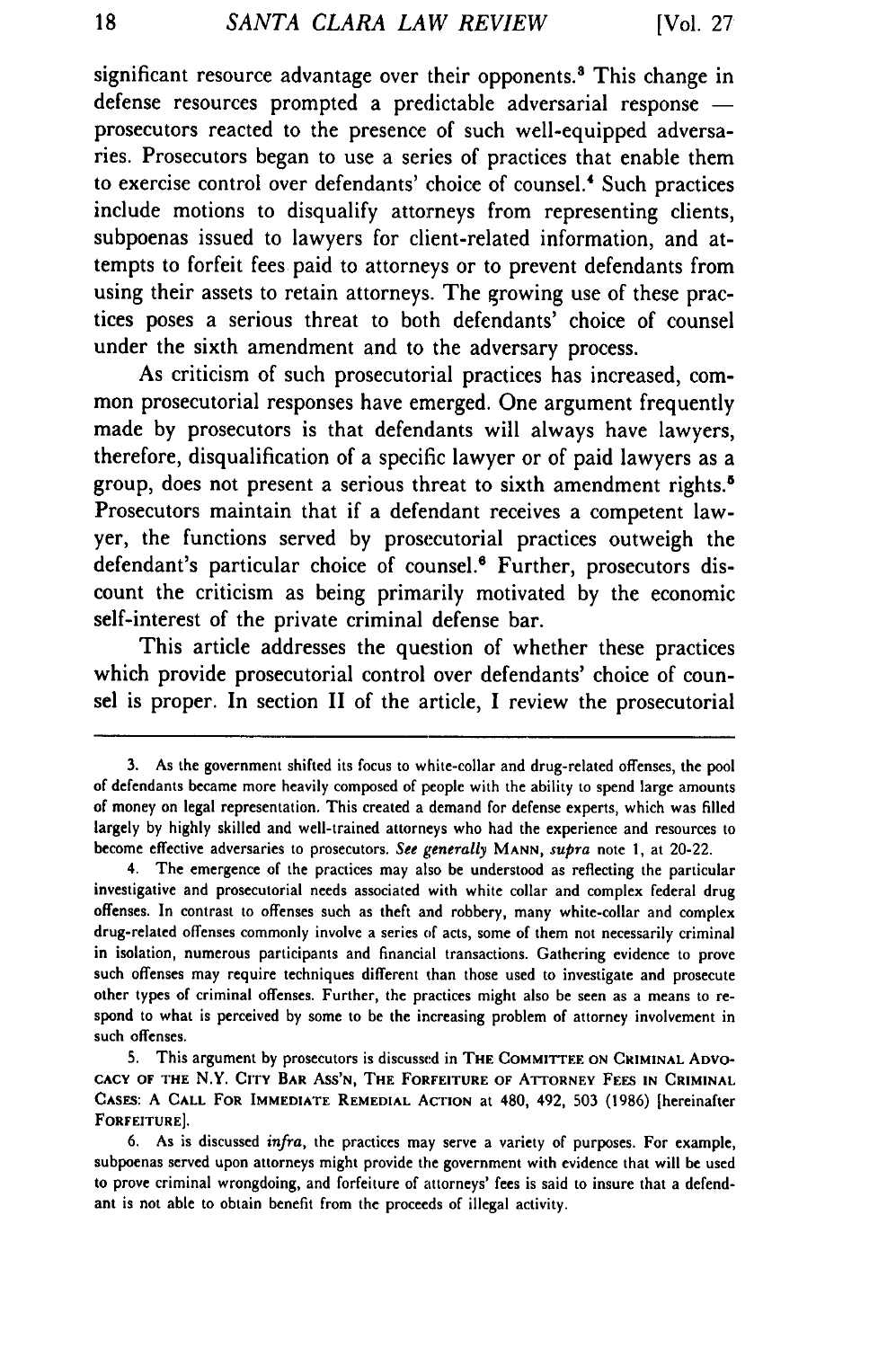practices now in vogue, briefly explain how they provide the prosecution with control over defendant's choice of counsel and discuss the frequency with which they are used. Section III then examines the validity of the practices and explains why examining the objectives of such practices is an unsatisfactory 'measure by which to judge their legitimacy. Finally, in section IV, I propose a prescriptive definition of adversarial fairness based on the allocation of adversarial powers that can be used to evaluate the legitimacy of the prosecutorial practices.

### II. **THE** PRACTICES **AND** PROSECUTORIAL CONTROL

#### *A. Methods of Control*

Discussion in this article is limited to three prosecutorial practices: (1) efforts to disqualify an attorney from representing a particular defendant; (2) the issuance of grand jury subpoenas to attorneys for client-related information; and (3) attempts to forfeit assets transferred to an attorney as payment for legal services and related efforts to prevent a defendant from using his or her assets to retain counsel. Each of these practices share two important characteristics. First, the the prosecution has sole discretion in deciding whether to employ one of the practices. Second, the successful use of any of the practices may disqualify a specific attorney from representing a particular defendant.

## *1. Disqualifying an Attorney*

The government may bring a motion to disqualify an attorney from representing a specific client in a criminal case when the government claims its interests will be adversely affected by such representation. These government motions are commonly based on the fact that the attorney has previously represented a witness who will testify for the government at trial.<sup>7</sup> In such cases, the government argues that the possibility of cross-examining the witness with information obtained through the prior attorney-client relationship grants the defense attorney a competitive advantage over the government. In addition, the government argues that the attorney's continued involvement intrudes upon the witness's attorney-client

*<sup>7.</sup> See, e.g.,* United States v. O'Malley, 786 F.2d 786 (7th Cir. 1986); United States v. James, 708 F.2d 40 **(2d** Cir. **1983);** United States v. Provenzano, **620 F.2d 985 (3d** Cir. 1980), *cert. denied,* 449 **U.S. 899 (1981);** *see generally* Margolin, *Pretrial Disqualification of Criminal Defense Counsel,* 20.AM. **CaiM.** L. REV. **228 (1982).**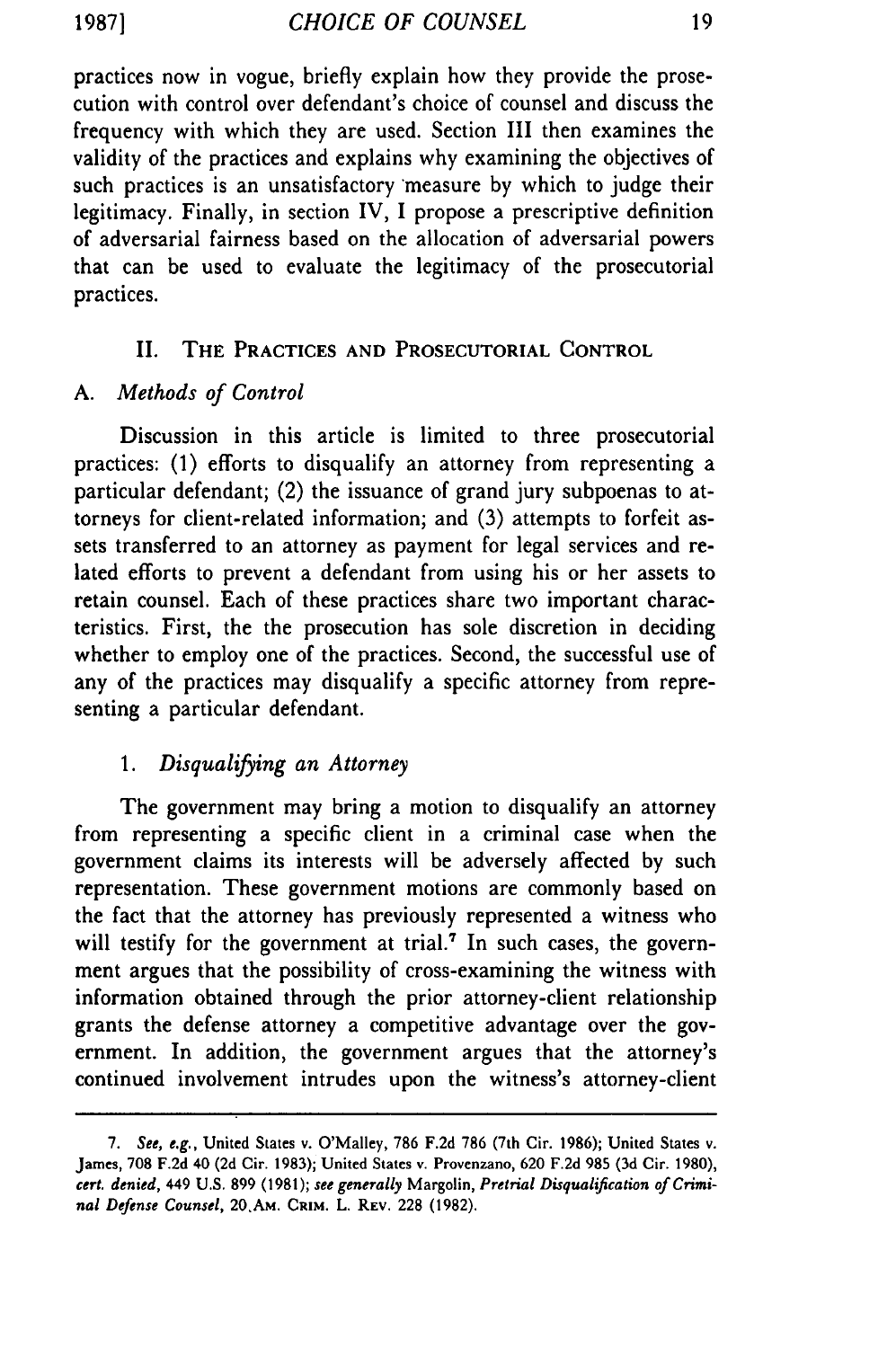privilege.8 In some cases, these disqualification motions are filed after an attorney has represented the defendant over a significant period of time. Where the motion is successful, the defendant is deprived of representation by the attorney of his or her choice, despite the pre-existing attorney-client relationship.

## 2. *Grand Jury Subpoenas*

Prosecutors may utilize grand jury subpoenas to obtain clientrelated information from attorneys.<sup>9</sup> Although such subpoenas are nominally issued by a grand jury, the decision to issue a subpoena is actually controlled by the prosecutor conducting the grand jury's investigation. Information commonly requested of attorneys includes evidence of payment of legal fees as well as business and financial transactions conducted by the attorney for the client.

Although courts have held that the attorney-client privilege does not generally bar the production of such information,<sup>10</sup> defense attorneys regularly challenge such subpoenas. These challenges — which have sought to impose judicial controls over the prosecutor's ability to obtain client-related information by subpoena  $-$  are based on claims that such action interferes with the sixth amendment right to counsel. The challenges, however, have generally been unsuccessful.<sup>11</sup> Prosecutors thus maintain relatively unbridled discretion to decide when to issue such grand jury subpoenas.

Subpoenas issued to attorneys for client-related information have an effect beyond providing information to the prosecution. Once an attorney is required to provide client-related information to the government, the lawyer must often cease representation.<sup>12</sup> The ethical prohibition precluding lawyers from being witnesses against their clients generally prevents a lawyer from continuing to represent the client in any criminal prosecution arising out of the investigation.<sup>13</sup>

## *3. Forfeiture of Attorneys' Fees*

Federal prosecutors claim to have the authority to seek forfei-

*<sup>8.</sup> See O'Malley,* 786 F.2d at 791.

*<sup>9.</sup> See* S. Rudolf & T. Moher, *The Attorney Subpoena: You Are Hereby Commanded to Betray Your Client,* **I** CRIM. **JUST.** 15 (1986).

<sup>10.</sup> *See In re* Grand Jury Subpoena Served Upon Doe, 781 F.2d 238 (2d Cir. 1986) (en bane); United States v. (Under Seal), 774 F.2d 624 (4th Cir. 1985).

<sup>11.</sup> *See, e.g., In re* Grand Jury Subpoena Served Upon Doe, 781 F.2d 238; United States v. (Under Seal), 774 F.2d 624.

<sup>12.</sup> *See* Gov't of the Virgin Islands v. Zepp, 748 F.2d 125 (3d Cir. 1984).

<sup>13.</sup> MODEL **CODE** OF **PROFESSIONAL** RESPONSIBILITY EC 5-9 & DR 5-102 (1980).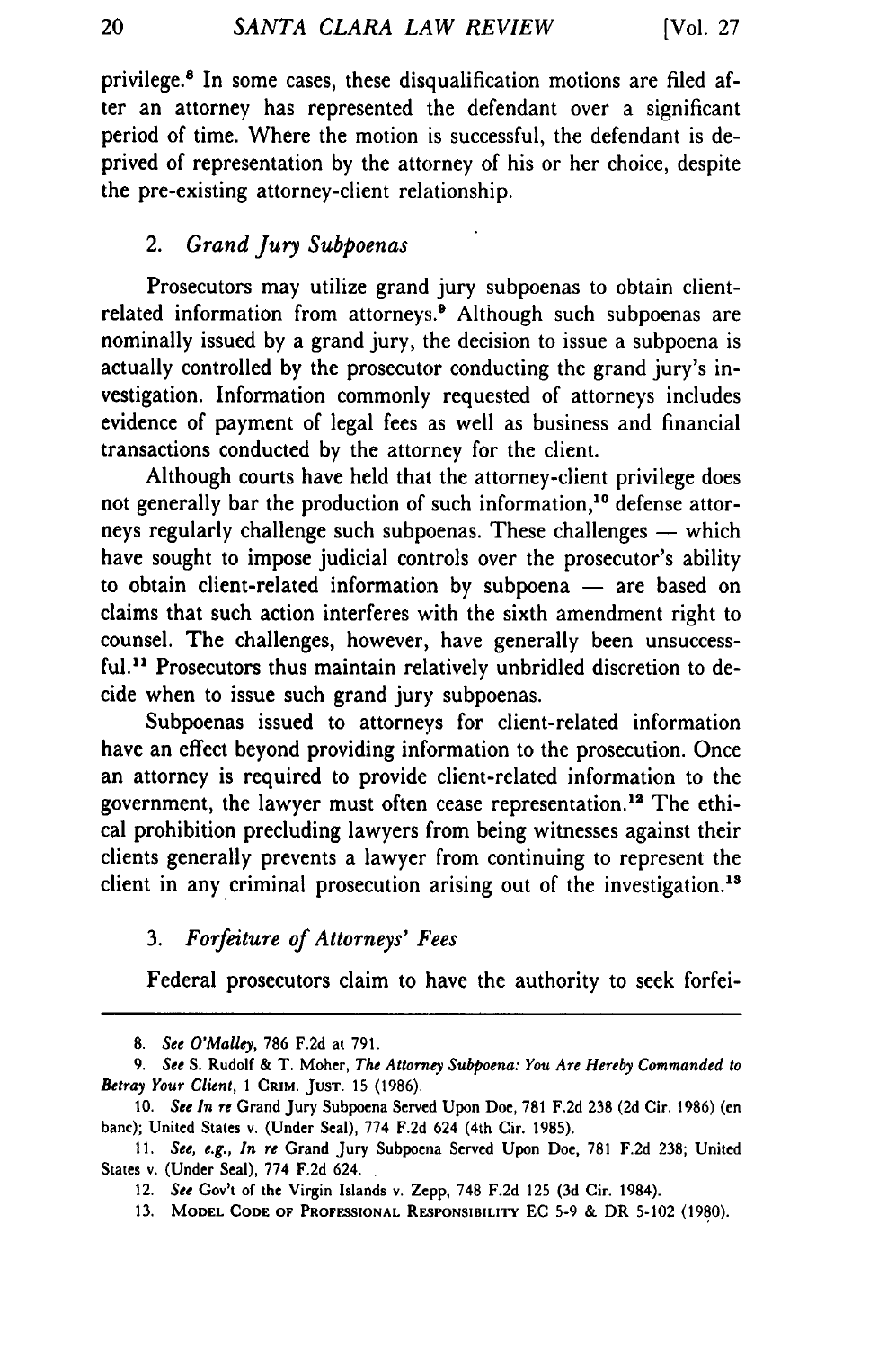ture of attorneys' fees **by** virtue of the "relation back" principle added to **18 U.S.C.** section 1963(c) and 21 **U.S.C.** section 853(c), under the Comprehensive Crime Control Act of 1984.14 Prosecutors claim the decision to seek forfeiture of attorneys' fees is discretionary and not subject to judicial control or supervision.<sup>15</sup> While some courts have concluded that such forfeiture is constitutionally prohibited,<sup>16</sup> the Department of Justice insists such efforts are proper and has made known its intention to continue them.<sup>17</sup> Forfeiture attempts can also result in terminating a lawyer's representation of a client.

For several reasons, the prosecution's announcement of its intention to seek forfeiture of any assets used to pay an attorney's fee, may force an attorney to withdraw from continued representation of his or her client. One such reason is that the attorney may be placed in a conflict of interest position with the client.<sup>18</sup> Similarly, a forfeiture attempt may place the attorney in the position of handling a criminal case on a contingency fee basis, which is prohibited **by** the Code of Professional Responsibility.<sup>19</sup> A third consequence of forfeiting attorneys' fees is that the attorney may have to defend the case with the prospect of not being paid for expenses and fees.

15. See *infra* text accompanying notes 21-33. The Department of Justice has issued internal guidelines to provide guidance in deciding in what cases forfeiture of attorneys' fees should be sought. See **UNITED STATES ATTORNEY'S MANUAL, JUSTICE DEPARTMENT GUIDELINES ON** FORFEITURE **OF** ATTORNEYS' **FEES,** 9-111.000-9-111.700 (1985) [hereinafter DOJ FORFEITURE **GUIDELINES).** The Department, however, has insisted that these guidelines are not subject to judicial enforcement. See also In re Special 1983 Grand Jury (Klein), 776 F.2d **628** (7th Cir. 1985).

16. United States v. Bassett, appeal docketed, No. 86-5064 (4th Cir. May 19, 1986). United States v. Badalamenti, 614 F. Supp. 194 (S.D.N.Y. 1985); United States v. Rogers, 602 F. Supp. 1332 (D. Colo. 1985).

17. **DOJ** FORFEITURE **GUIDELINES,** supra note 15, at 9-111.210.

**18.** FORFEITURE, supra note 5, at 482. A conflict may exist because the forfeiture of the attorney's fee can play a role in the disposition of the case. The attorney may be inclined to pursue a disposition, through a plea agreement or result at trial, which will ensure that his or her fee is not forfeited even though a result more favorable to the client might be obtained if the money used to pay the attorney was forfeited to the government.

19. "A lawyer shall not enter into an arrangement for, charge, or collect a contingent fee **for** representing a defendant in a criminal case." **MODEL CODE** OF **PROFESSIONAL RESPONSI-BILITY** DR 2-106(c) (1980).

<sup>14.</sup> Comprehensive Crime Control Act of 1984, Pub. L. No. 98-473, 98 Stat. 1837 (1984) (codified at **18** U.S.C. § 1963(e) and 21 U.S.C. § 853(c) (1984)). Under the "relation back" concept, the government's interest in property subject to forfeiture vests at the time of the commission of the act which makes the property subject to forfeiture, and a subsequent change in the ownership or form of property does not affect the government's interest. See United States v. Bassett, 632 F. Supp. 1308, 1310-14 (D. Md. 1986), appeal docketed, No. 86-5064 (4th Cir. May 19, 1986).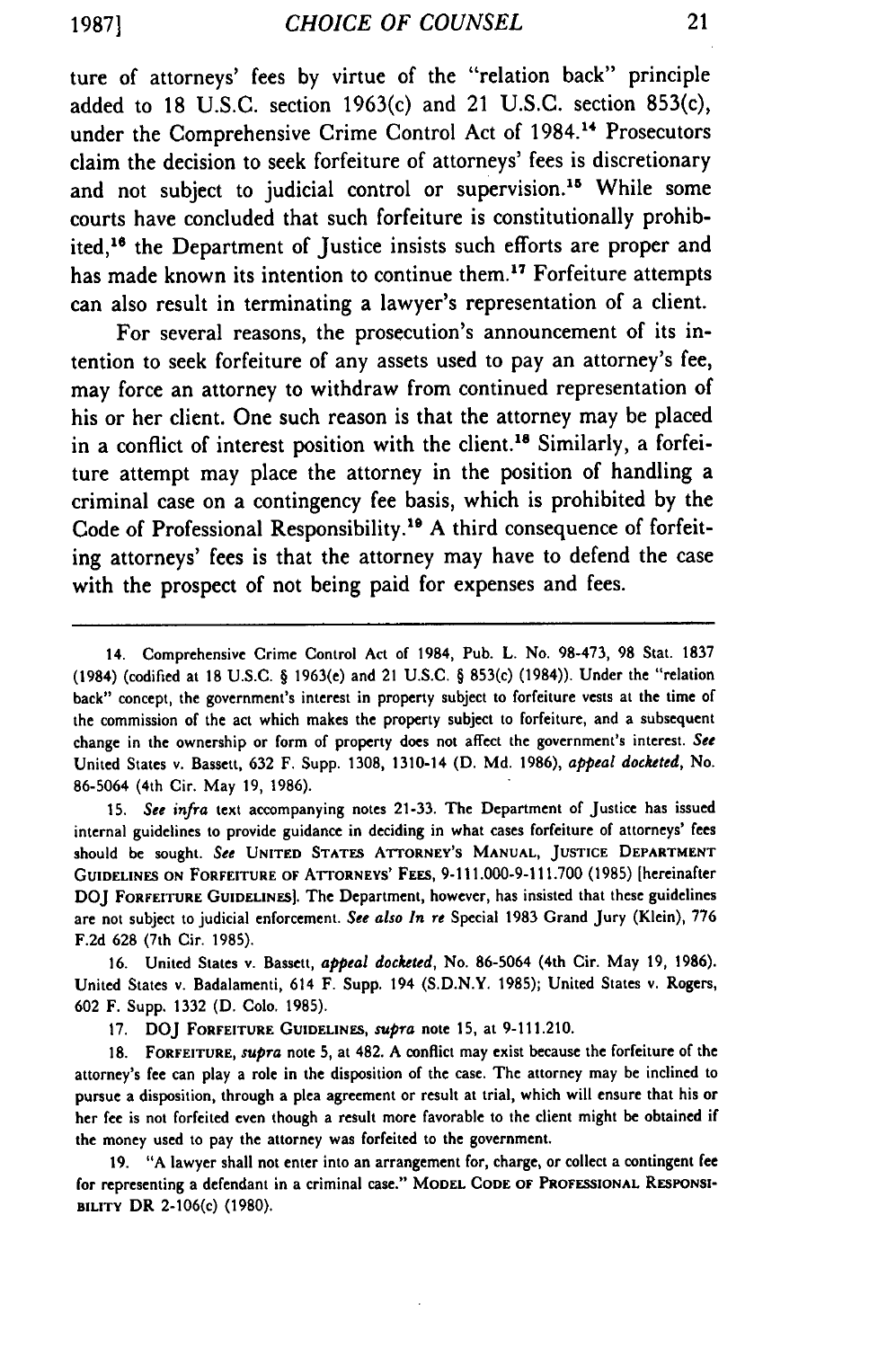## B. *Survey of Criminal Defense Lawyers*

The prosecution's use of disqualification motions, subpoenas, and forfeiture actions has reportedly increased. In May and June of 1985, I surveyed by mail, all of the members of the National Association of Criminal Defense Lawyers (NACDL). The survey consisted of questions concerning the use of each of the prosecutorial practices described above.<sup>20</sup> A total of 1,648 persons, representing a response rate of 42%, returned the survey questionnaire. Twenty-six percent of the respondents (430) indicated they had been the subject of government attempts to disqualify them from representing particular clients; 18% (294) responded that they had received grand jury subpoenas requesting client-related information; and 21% (348) reported that the government had questioned or actually sought forfeiture of the fees received by or to be paid to attorneys for representing criminal defendants.

Moreover, attorneys reported a dramatic increase in these practices over time. Eighty-eight percent of the attorneys who had been subject to government disqualification efforts reported that the attempted disqualifications had occurred since 1980; 86% of the attorneys who had received grand jury subpoenas indicated they had received the subpoenas since 1980; and 95% of those attorneys whose fees had been questioned reported that the fee challenges had occurred between 1980 and June 1985.

## C. *Department of Justice Guidelines*

Since the above survey was conducted, the Department of Justice has adopted internal guidelines governing the issuance of grand jury subpoenas to attorneys and the forfeiture of attorneys' fees.<sup>21</sup> These guidelines may reduce both the number of grand jury subpoenas issued to attorneys and the government's efforts to institute formal forfeiture proceedings against attorneys' fees. Even if such decreases occur, however, the effect of the disqualification practices will remain significant.

22

<sup>20.</sup> The survey also addressed other prosecutorial practices which affect the representa- tion of criminal defendants. A report on the findings of the survey is presented in *Reports* From the Field: Prosecutorial Practices Compromising Effective Criminal Defense, THE **CHAMPION** 7 (May, 1986) and Genego, *Risky Business: The Hazards of Being a Criminal Defense Lawyer, I* CRIM. **JUST.** 2 (1986).

<sup>21.</sup> **UNITED STATES ATTORNEY'S MANUAL, POLICY WITH REGARD TO THE ISSUANCE OF SUBPOENAS TO ATTORNEYS FOR INFORMATION RELATING TO THE REPRESENTATION OF CLIENTS 9-2.161 (1985); DOJ FORFEITURE GUIDELINES,** *supra* note **15, at 9-111.000-9-** 111.700.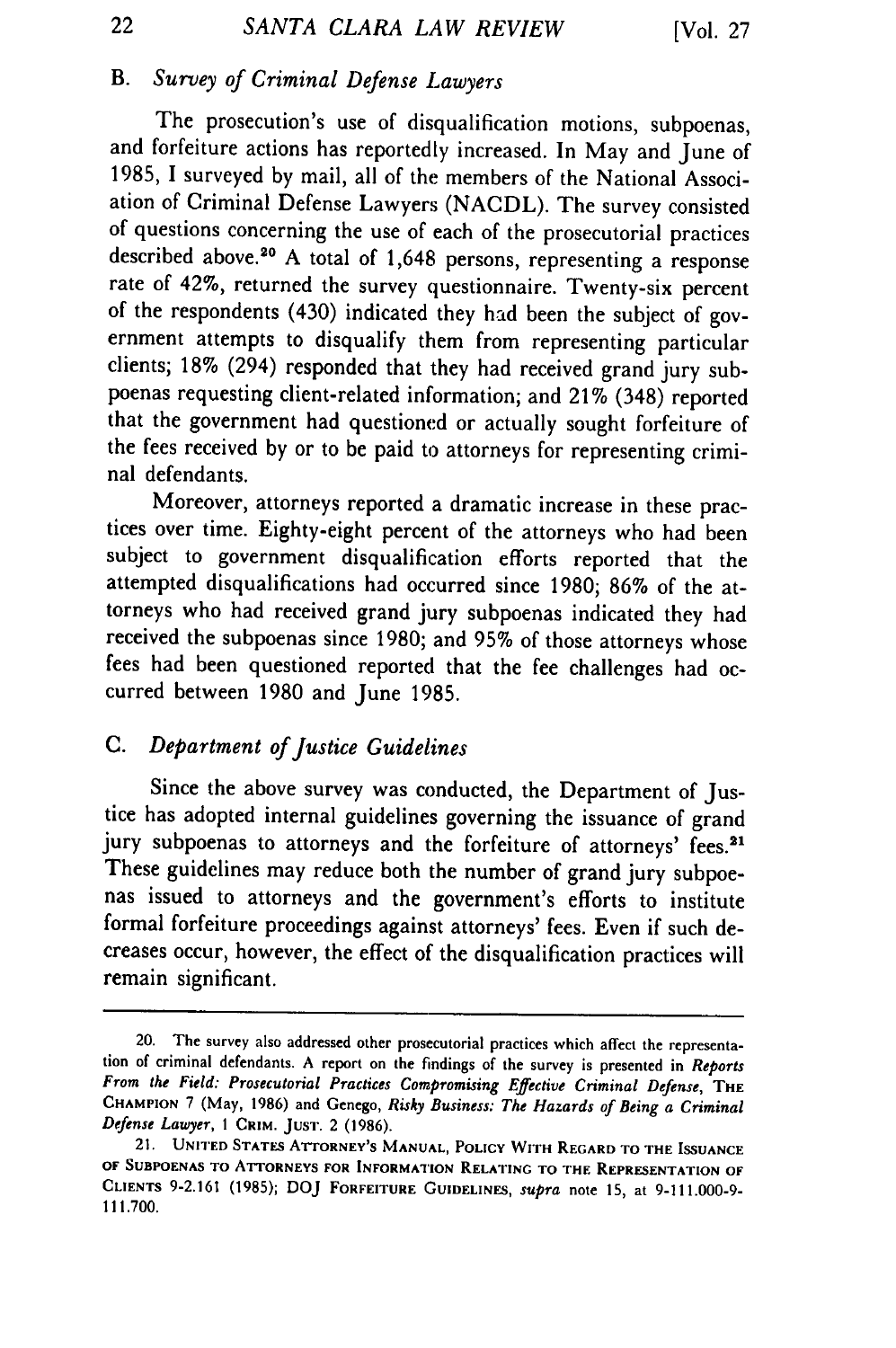First, the subpoena and attorneys' fees guidelines concede little to the defense bar. The subpoena guidelines do not provide for any review by a judicial officer or an independent official to determine whether the subpoena seeks information that cannot be obtained elsewhere. Moreover, the forfeiture guidelines authorize federal prosecutors to seek attorneys' fees in a broad range of circumstances, without any showing that the fees were part of a sham transfer of a defendant's assets.<sup>22</sup> Further, the Department has maintained that the guidelines are not enforceable by courts.<sup>24</sup>

Second, the threat of using the above practices may prove to be almost as effective as the actual use of the practices. If a prosecutor announces an intention to obtain a grand jury subpoena for a defense attorney's records, the attorney may be motivated to voluntarily provide the information in order to avoid the expense and potential notoriety of contesting the issuance of a subpoena. Similarly, a prosecutor's statement of intent to seek forfeiture of any fee paid to the defense attorney may cause defense counsel to decide not to represent a particular defendant.<sup>24</sup> Thus, the legitimacy of these practices must be examined.

#### **III. THE LEGITIMACY OF THE PROSECUTORIAL PRACTICES**

The defendant does not go without representation in cases in which the prosecution practice results in the defendant being denied the attorney of his or her choice: Although defendants might not obtain their first choice, they are able to choose other lawyers or, if necessary, the court appoints a lawyer.<sup>25</sup> Many defendants do not get their first choice of counsel for economic or other reasons. Prosecutors argue that as long as defendants are able to receive representation from competent attorneys, there is little harm in using one of the above practices to deny the defendant his or her attorney of choice. Conversely, defense attorneys claim these practices are not legitimate tactics and that prosecutors should not be allowed to utilize them in the adversary contest.

<sup>22.</sup> A complete analysis of the deficiencies in both sets of guidelines is found in **FORFEI-TURE,** *supra* note **5.**

**<sup>23.</sup>** *In re* Special September 1983 Grand Jury (Klein), **776 F.2d** 628 (7th Cir. 1985).

<sup>24.</sup> Fourteen percent **(230)** of those attorneys responding to the survey indicated that they had decided not to take a case because the government might attempt to forfeit their fee or pursue an investigation of their practice.

**<sup>25.</sup>** *See, e.g.,* United States v. Harvey, *appeal pending,* No. **86-5025** (4th Cir. Aug. 8, 1986).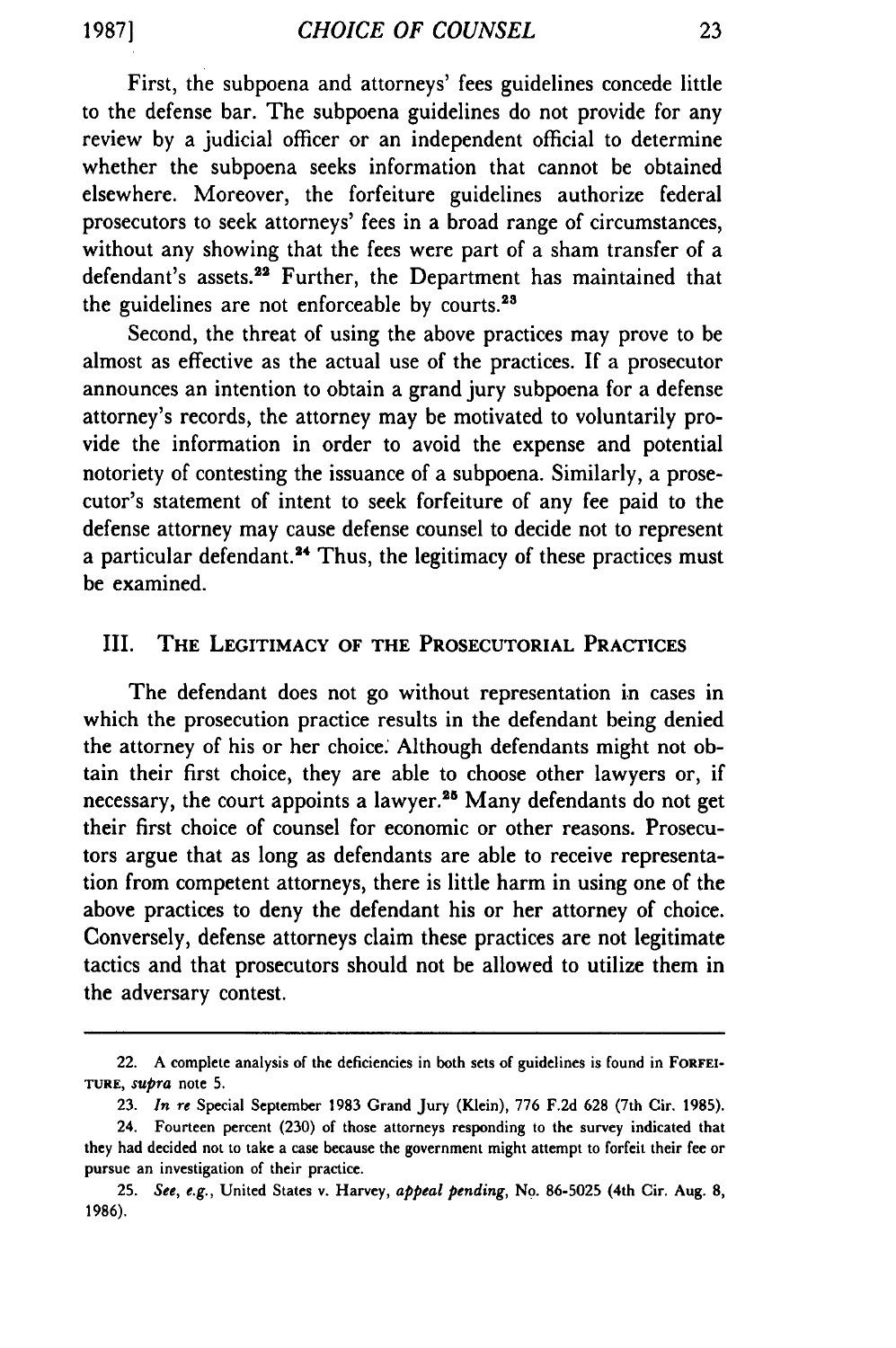## *A. Methods of Judging Legitimacy*

There are a number of ways to assess the legitimacy of such prosecutorial practices. One possible measure is to rely on the objective or goal of a particular practice and ask whether that objective is permissible. If the objective of an attempt to forfeit an attorney's fee is to prevent a particular attorney from representing the defendant, the practice is illegitimate and unfair. The prosecutor should not be able to deprive the defendant of representation by the attorney of defendant's choice simply to gain a competitive advantage. A conviction should not be based on the defendant's inability to obtain representation by his attorney of choice. While such an analysis is attractive in its simplicity, it is ultimately unsatisfactory because the prosecutor can always articulate a legitimate objective to justify a particular practice.<sup>26</sup> Consequently, inquiry into a prosecutor's true motive is difficult, if not impossible.<sup>27</sup>

The legitimacy of certain prosecutorial practices can also be evaluated by focusing on the particular right that is affected by a given practice. The practices identified above affect the sixth amendment rights of defendants. Because the right to counsel is central to the proper functioning of the adversary process,<sup>28</sup> prosecutorial practices which interfere with that right potentially undermine the adversarial process, regardless of whether the prosecutor can propose a legitimate objective for the practice.<sup>29</sup> Alternatively, the prosecutor could be required to demonstrate that the government's benefit from the practice outweighs the harm to the defendant's sixth amendment rights.<sup>30</sup>

All of the above methods have significant shortcomings in evaluating whether the practices should generally be accepted as legitimate adversarial tactics. A more direct means of evaluating the

24

**<sup>26.</sup>** For example, to justify forfeiture attempts, prosecutors assert they are merely preventing defendants from benefiting from proceeds of illegal activity. *See* Landers, *Attorney Fee Forfeiture: Can It BeJustified? Yes,* **1 CRIM. JUST.** 8 (1986).

<sup>27.</sup> Simon, *Racially Prejudiced Government Actions: A Motivation Theory of the Constitutional Bar Against Racial Discrimination,* 15 **SAN DIEGO** L. REV. 1041, 1097 (1978).

<sup>28.</sup> *See* Argersinger v. Hamlin, 407 U.S. 25 (1972); Gideon v. Wainwright, 372 U.S. **335** (1963); Powell **v.** Alabama, 287 U.S. 45 (1932).

<sup>29.</sup> Under current doctrinal analysis, however, the scope of the sixth amendment right to counsel is limited by a variety of factors, including that a defendant is generally required to demonstrate prejudice. *See, e.g.,* United States v. Morrison, 449 U.S. 361 (1981).

<sup>30.</sup> Such a cost-benefit analysis however, is dependent upon the subjective valuations placed upon the costs and benefits, and even what should be counted as relevant costs and benefits may **be** in disagreement. *See* Nix v. Williams, 467 U.S. 431, 457 (1984) (Stevens, J., dissenting).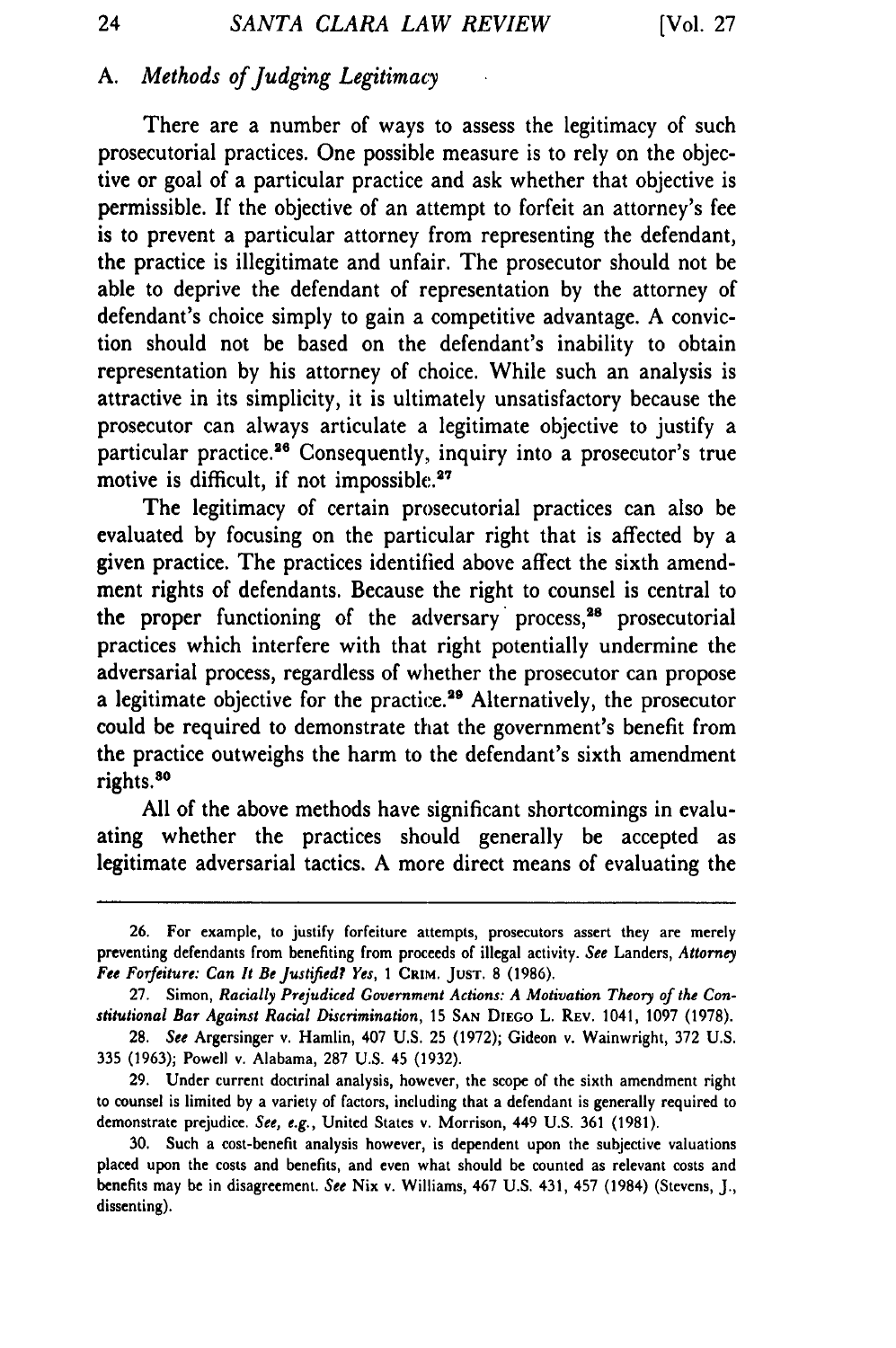**19871**

validity of prosecutorial practices is needed. This article proposes a method of judging the legitimacy of prosecutorial practices which is independent of the defendant's rights affected by these practices. This method is premised upon developing a prescriptive definition of adversarial fairness which can be used by courts to assess the legitimacy of prosecutorial practices in the context of the adversary conflict. The method focuses upon the allocation of adversarial powers between the defense and prosecution.

### *B. The Allocation of Power in the Adversary System*

It is first important to recognize that the adversary model of the criminal process is premised upon a stable and predictable allocation of power<sup>81</sup> between the state and the individual.<sup>82</sup> For the proper functioning of the system, it is essential that any allocation of power must be fixed at the outset of the contest, and must not be subject to the unilateral control of one of the parties. If a party is able to control the allocation of powers so as to maintain a consistently superior advantage over its opponent, the goals of the process,<sup>33</sup> which are assumed to be achieved by the outcome of a fair contest, cannot be attained.84 When one adversary has the ability to unilaterally control the power allocation or rights of its opponent, the process will not only fail to function properly, but will be robbed of its legitimacy. From this perspective, the adversary system is a set allocation of powers which is fixed at the outset.

## *1. Powers of the State*

The allocation of power in the adversary system stems from a variety of sources: the Constitution, legislative enactments, court rules, and tradition or custom. A government's power in the criminal process is vested in the prosecutor and associated law enforcement

**<sup>31.</sup>** The term "power" as used here, refers collectively to the rights, options and protections that a party has available in the context of the adversary process.

**<sup>32.</sup>** *See generally* Arenella, *Rethinking the Functions of Criminal Procedure: The Warren and Burger Courts' Competing Ideologies,* 72 GEO. L.J. **185** (1983); Saltzburg, *The Flow and Ebb of Constitutional Criminal Procedure in the Warren and Burger Courts,* 69 GEO. L.J. 151, 157 (1980); Griffiths, *Ideology in Criminal Procedure,* 79 YALE L.J. 359 (1970). **33.** *See* Arenella, *supra* note 32, at 188.

<sup>34.</sup> As a number of commentators have discussed, the notion that anything resembling parity of power between the state and the individual exists in the criminal justice system may well be a false ideal, not at all reflective of the reality of the operation of the system. *See* Rudovsky, *The Criminal Justice System and the Role of the Police* in THE POLITICS OF LAW 242-43 **(D.** Kairys ed. 1982); Amsterdam, *The Supreme Court and the Rights of Suspects in Criminal Cases,* 45 N.Y.U. L. REV. 792 (1970).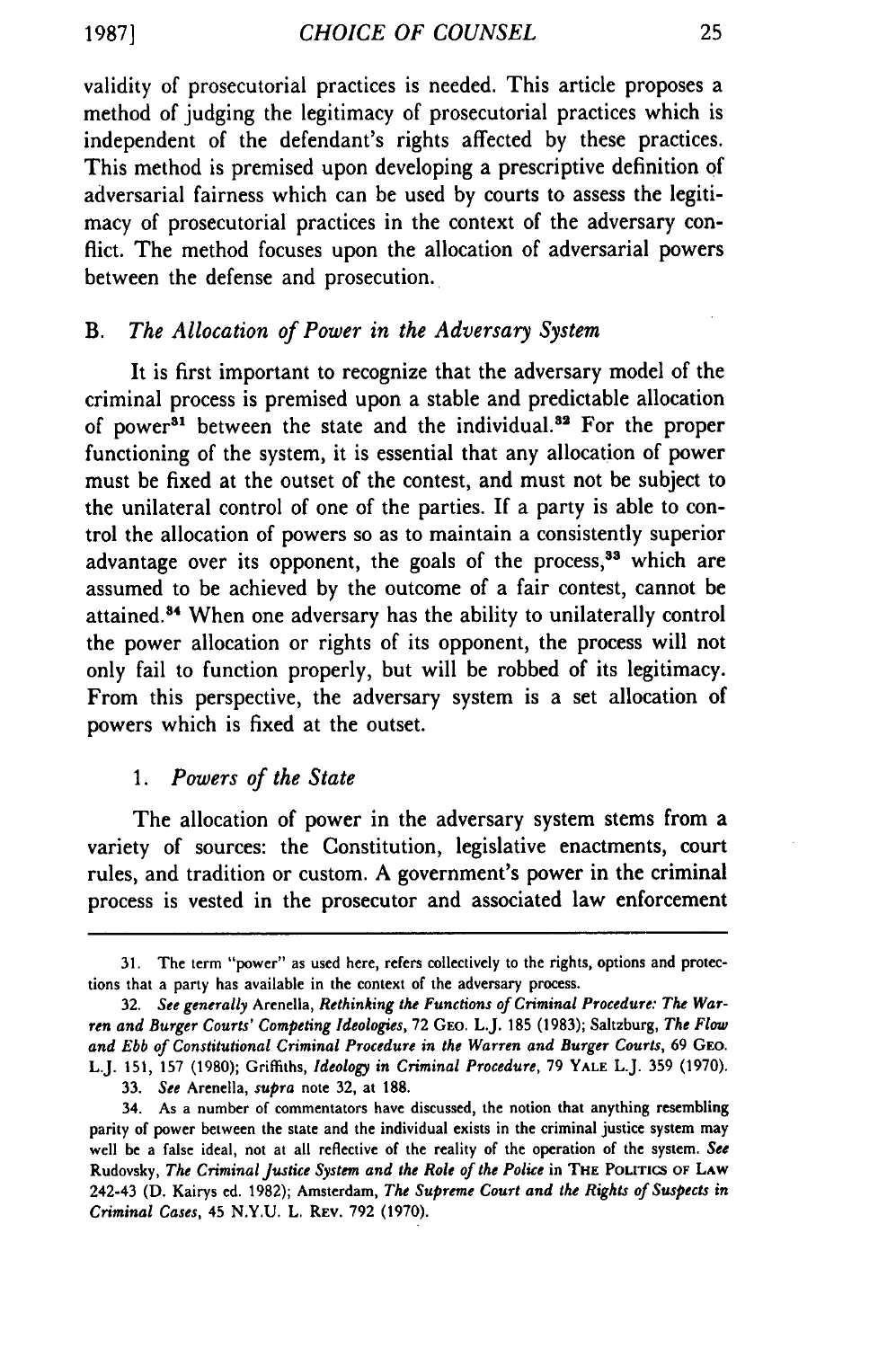personnel. The major component of the prosecution's power is the tradition of its monopoly on criminal law enforcement. Prosecutors have the authority to decide to initiate a criminal investigation against an individual, to define the scope of the investigation, and to select the charges to be alleged. The prosecution also has the power to gather and compel evidence through a variety of processes and procedures.<sup>35</sup> In addition, the charging authority gives the prosecutor control of the range of sanctions a person may face. The Federal Rules of Criminal Procedure and the Federal Rules of Evidence provide the prosecution with additional powers.<sup>36</sup> The prosecutor, by virtue of custom, also has the right to make the first opening statement to the jury, the right to present rebuttal evidence to the defendant's cases and the right to make two summations to the jury. These procedures all work to the advantage of the prosecution in attempting to convict the defendant.

## *2. Powers of the Defendant*

These same sources, the Constitution, statutes, and historical custom, allocate powers to defendants. The Bill of Rights<sup>37</sup> provides for protection against self-incrimination, for the rights of compulsory process, for confrontation of the state's witnesses and for the assistance of counsel. Statutes and rules also provide the defendant with certain powers, including a limited right to compel discovery from the prosecution<sup>38</sup> and the right to prevent the prosecution from joining unrelated offenses for trial.<sup>39</sup> Historical tradition and custom provide a defendant with the advantage of the presumption of innocence, the requirement that the prosecution prove guilt beyond a reasonable doubt, and the requirement of a unanimous verdict for conviction.

Of all defendants' powers, the right to the assistance of counsel

**<sup>35.</sup>** For example, under the Constitution, law enforcement personnel may, under certain circumstances, seize evidence and obtain other information from citizens. *See* **U.S. CONST.** amend. IV. Similarly, **prosecutors** may use grand jury subpoenas **to** compel a person to produce tangible evidence and to compel sworn testimony.

**<sup>36.</sup>** In federal court, for example, the prosecutor has the right to demand that a defendant disclose his or her intention to rely on an alibi or mental defense. *See* **FED.** R. **CRIM.** P. 12.1, 12.2. Similarly, the federal rules of evidence give prosecutors the ability to use evidence of a defendant's uncharged misconduct to help prove that the defendant committed the crime charged. *See* FED. R. EvID. 404(b).

**<sup>37.</sup> U.S. CONST.** amend. I-X.

**<sup>38.</sup>** *See* **FED.** R. **CRIM.** P. **16;** *see also* **18 U.S.C.** § **3500** (1984); **FED.** R. **CRIM.** P. **26.2.**

**<sup>39.</sup>** See **FED.** R. **CRIM.** P. **8.**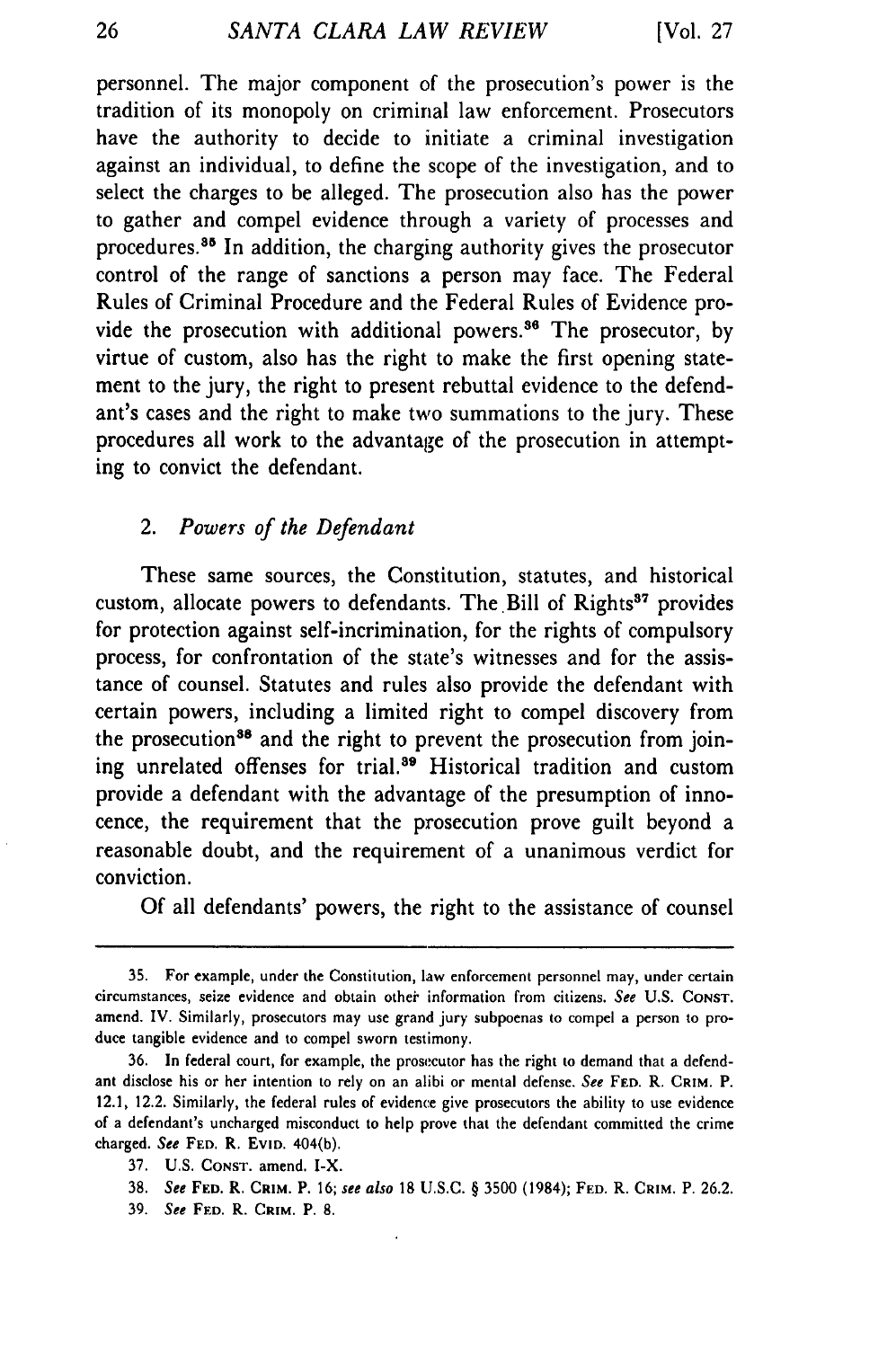is arguably the most important.<sup>40</sup> While other rights are integral to the proper functioning of the adversary process, only the right to counsel enables the defendant to assert his or her other rights. The defendant's sixth amendment right to the assistance of counsel encompasses a limited right to be represented **by** the attorney of his or her choice.<sup>41</sup> As one court has stated, "the most important decision a defendant makes in shaping his defense is his selection of an attorney."<sup>42</sup> Although the defendant's right to counsel of his or her choice is not absolute,<sup>43</sup> the prosecution has never before been given a role in selecting, influencing or vetoing the defendant's choice of attorney.

### IV. **UNILATERAL** CONTROL **OVER THE** ALLOCATION OF **POWER**

As noted above, the allocation of power must be set at the beginning of the contest. However, the respective powers of the adversaries are not fixed throughout time. For example, when Congress amended the Federal Rules of Criminal Procedure to provide the prosecution with a right to reciprocal discovery from the defendant,<sup>44</sup> Congress gave additional powers to the prosecutor which affected the overall balance of power between adversaries. Similarly, the courts constantly, and sometimes explicitly, shift the allocation of adversarial powers.<sup>45</sup> Indeed, the historical development of the right

43. For example, the exercise of the right may not be used to manipulate the scheduling of a trial. Morris v. Slappy, 461 **U.S. 1 (1983).**

44. *See* **FED.** R. CRIM. P. 16(b).

<sup>40. &</sup>quot;In an adversary system of criminal justice, there is no right more essential than the right to the assistance of counsel." Lakeside v. Oregon, 435 U.S. **333,** 341 **(1978);** *see also* Powell v. Alabama, **287 U.S.** 45 **(1932);** Babcock, *Fair Play: Evidence Favorable to an Accused and Effective Assistance of Counsel,* 34 **STAN.** L. **REV. 1133 (1982).**

<sup>41.</sup> *See* Linton v. Perini, **656 F.2d 207** (6th Cir. **1981),** *cert. denied,* 454 **U.S. <sup>1162</sup> (1982).**

<sup>42.</sup> United States v. Laura, **607 F.2d 52,** 55 **(3d** Cir. **1979).**

<sup>45.</sup> On some occasions, courts have explicitly referred to the concept of a balance of forces between adversaries in defining the rights of the parties. *See, e.g.,* Wardius v. Oregon, 412 **U.S.** 470, 474 **(1973);** *see also* Weatherford v. Bursey, 429 **U.S.** 545, 554-56 **(1977)** (Marshall, **J.,** dissenting). That is, courts have defined the rights of the parties **(or** allocation of power) based on the notion that there must be a rough semblance of parity between adversaries. Recently, for example, the Supreme Court refused to extend the rule of Miranda v. Arizona, 384 U.S. 436 (1966), to apply to a demand by a lawyer, rather than the defendant, to have counsel present during police interrogation, on the ground that the original boundaries of *Miranda* (requiring the defendant to assert the right), struck the proper balance between the interests of law enforcement and the rights of the accused. Moran v. Burbine, 106 **S.** Ct. 1135 (1986). Justice O'Connor, in writing for the majority, explicitly stated that the fifth amendment right against self-incrimination does not require that the police provide assistance to the defendant in taking the best tactical position possible in the litigation. *Id.* at 1142. In other words, the Court refused to expand *Miranda* and the privilege against self-incrimination to give the defendant a greater tactical advantage than is already provided defendants.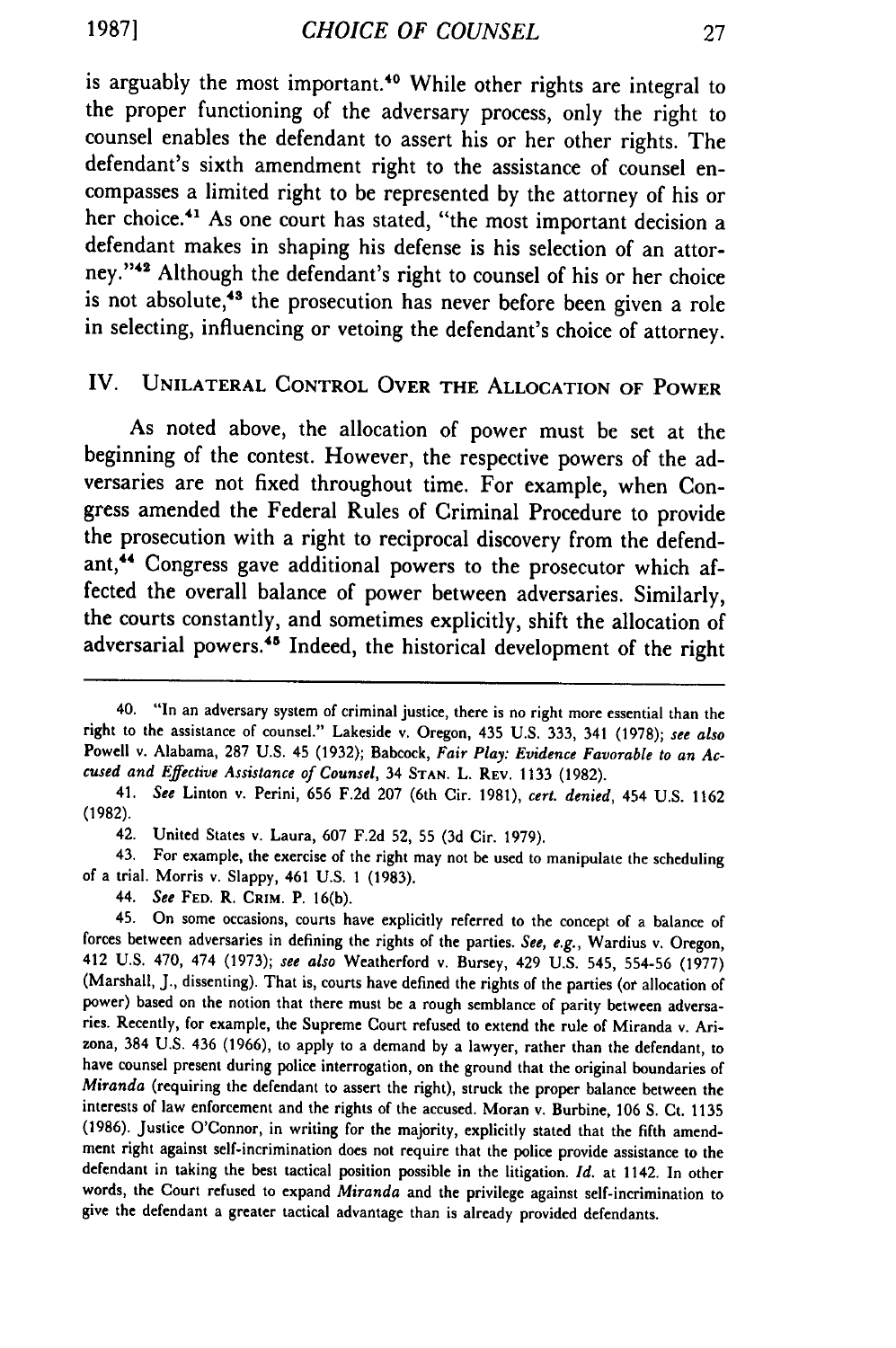to counsel reflects the Supreme Court's growing recognition that assistance of counsel must be guaranteed if the balance of power is to remain relatively stable.<sup>46</sup>

While the individual components of the balance of powers continually change, such change in the allocation of rights and powers must be beyond the control of the parties themselves. An arrangement in which one of the litigants could control what rights were to be accorded its opponent would undermine the entire concept of a balance of power between adversaries. Any contest between adversaries in which one of the opponents has the ability to unilaterally determine and control the rights that may be exercised by its adversary cannot be considered fair or legitimate. The outcome of the litigation in such a situation would be determined solely by one party's exercise of control over the rights granted to the other party. In short, one of the parties would have the ability to control the results by changing the rules to ensure that it would win.

It is true that the adversaries in every case attempt to exercise their power to defeat the opponent. In so doing, adversaries attempt to influence and exercise control over the rights of their opponent. For example, a prosecutor may bring additional charges in the hope that the defendant will decide to plead guilty rather than proceed to trial. In such an instance, the prosecutor is attempting to exercise control over the defendant's right to trial by employing one of its allocated powers - the power to decide what charges to allege. In *Bordenkircher v. Hayes,'7* the prosecution brought additional charges against the defendant in response to his assertion of his right to proceed to trial. The additional charges meant that the defendant, if convicted, faced a mandatory life imprisonment term rather than the two to ten year term he faced when the prosecution was initiated. There was no dispute that the prosecutor's purpose in making the additional charges was to force the defendant to forfeit his right to a jury trial and plead guilty. While this tactic was surely coercive and was meant to affect the defendant's exercise of one of his most important rights, the Supreme Court found that the prosecution's adding of charges was an acceptable practice in the overall context of the adversary battle.<sup>48</sup> The prosecution was using one of its allocated

<sup>46.</sup> See Berger, The Supreme Court and Defense Counsel: Old Roads, New Paths - A *Dead End?,* **86 COLUM.** L. REV. 9 (1986); Genego, *The Future of Effective Assistance of Counsel,* 22 AM. **CRIM.** L. REV. 181 (1984).

<sup>47. 434</sup> U.S. 357 (1978).

<sup>48.</sup> *Id.* at 364. It can be persuasively argued that the Court's decision in *Hayes* was wrong and that the practice used there should not be allowed because it legitimizes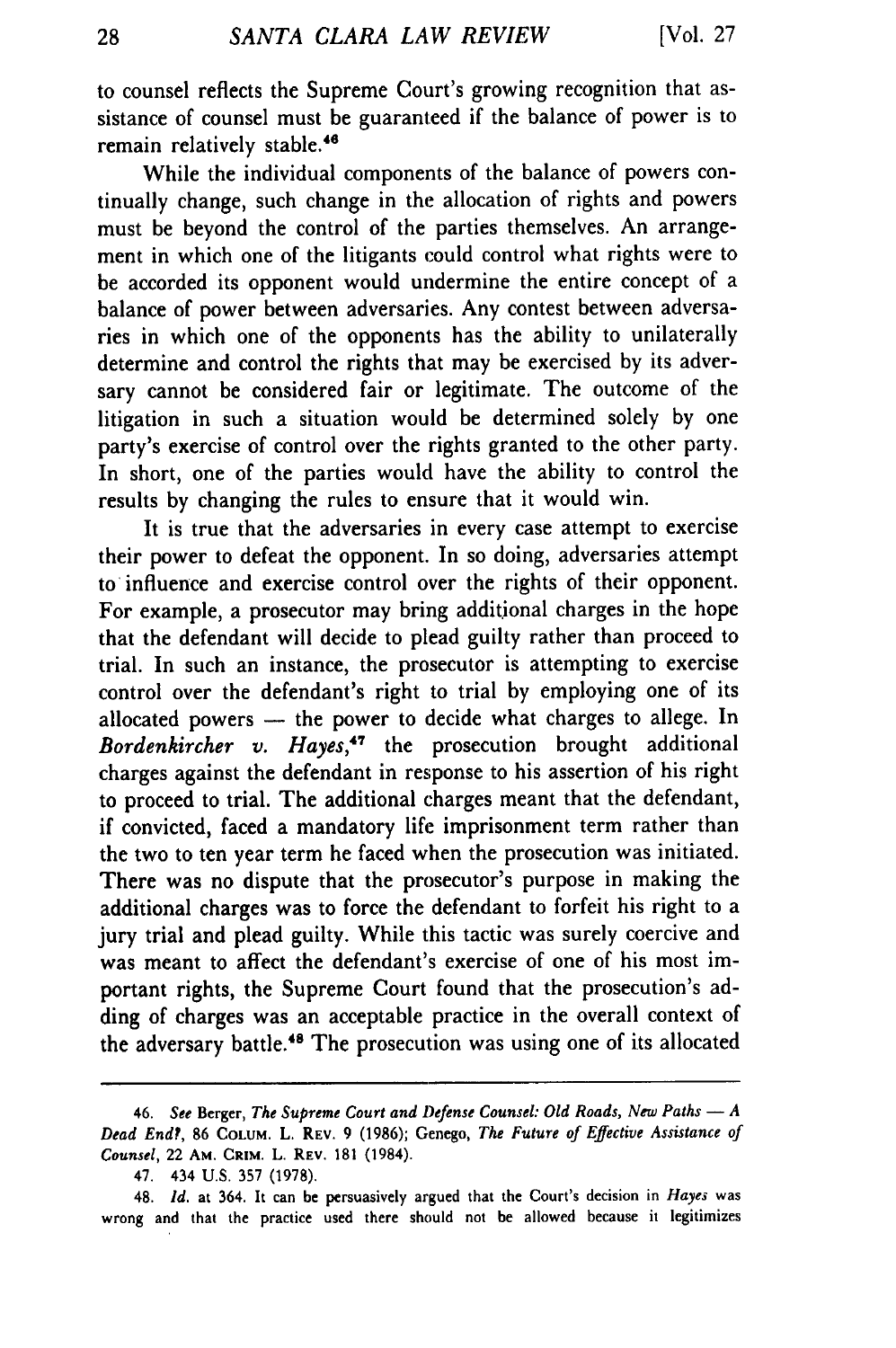powers (the charging function) to accomplish a legitimate objective (to encourage pleas of guilty).

In contrast, when a prosecutor issues a grand jury subpoena to defendant's lawyer and thereby deprives the defendant of that lawyer's services, the prosecutor oversteps the bounds of adversarial fairness. Even though the prosecutor is employing an allocated power (the right to gather all unprivileged evidence of a crime) in an attempt to help ensure a conviction, the prosecutor's actions are unjustified because they effectively deny the defendant a choice of counsel. Unlike the situation in *Hayes,* the defendant cannot decide, despite heavy pressure, to exercise a power allocated to him or her. The prosecutor is able to deprive the defendant of the lawyer of his or her choice. While the prosecutor in *Hayes* may have been using heavy handed tactics in attempting to force the defendant to forego his right to a jury trial, the prosecutor was not able to control the allocation of power; the defendant was still free to reject the prosecutor's demands and proceed to trial.

### V. **CONCLUSION**

The legitimacy of the prosecutorial practices which can result in a defendant being denied the attorney of his or her choice may be analyzed under the principle of unilateral adversarial control over the allocation of powers. Under this principal, prosecutorial practices, such as bringing a motion to disqualify a defense attorney, would be permissible because the prosecutor must seek and obtain judicial approval for the disqualification. Thus, tactics which do not provide the prosecution with unilateral control over the defendant's powers may be seen as not being prohibited by this principle.

In contrast, practices which enable the prosecutor to deprive the defendant of his sixth amendment right to counsel of his or her choice without judicial authorization would be prohibited. Grand jury subpoenas issued to attorneys for client-related information, forfeiture allegations against attorneys' fees, and the threat of seeking forfeiture of fees enable the prosecutor to exercise unilateral control over the allocation of power to the defendant. Because these practices give prosecutors unilateral and absolute control over the allocation of power, the practices are not legitimate adversarial tactics.

The problem of identifying a prescriptive definition of adversarial fairness is difficult and complex. The principle discussed here,

prosecutorial vindictiveness. *Id.* at **372** (Powell, J., dissenting). Nonetheless, for the purposes of the present discussion, *Hayes* is accepted on its own terms.